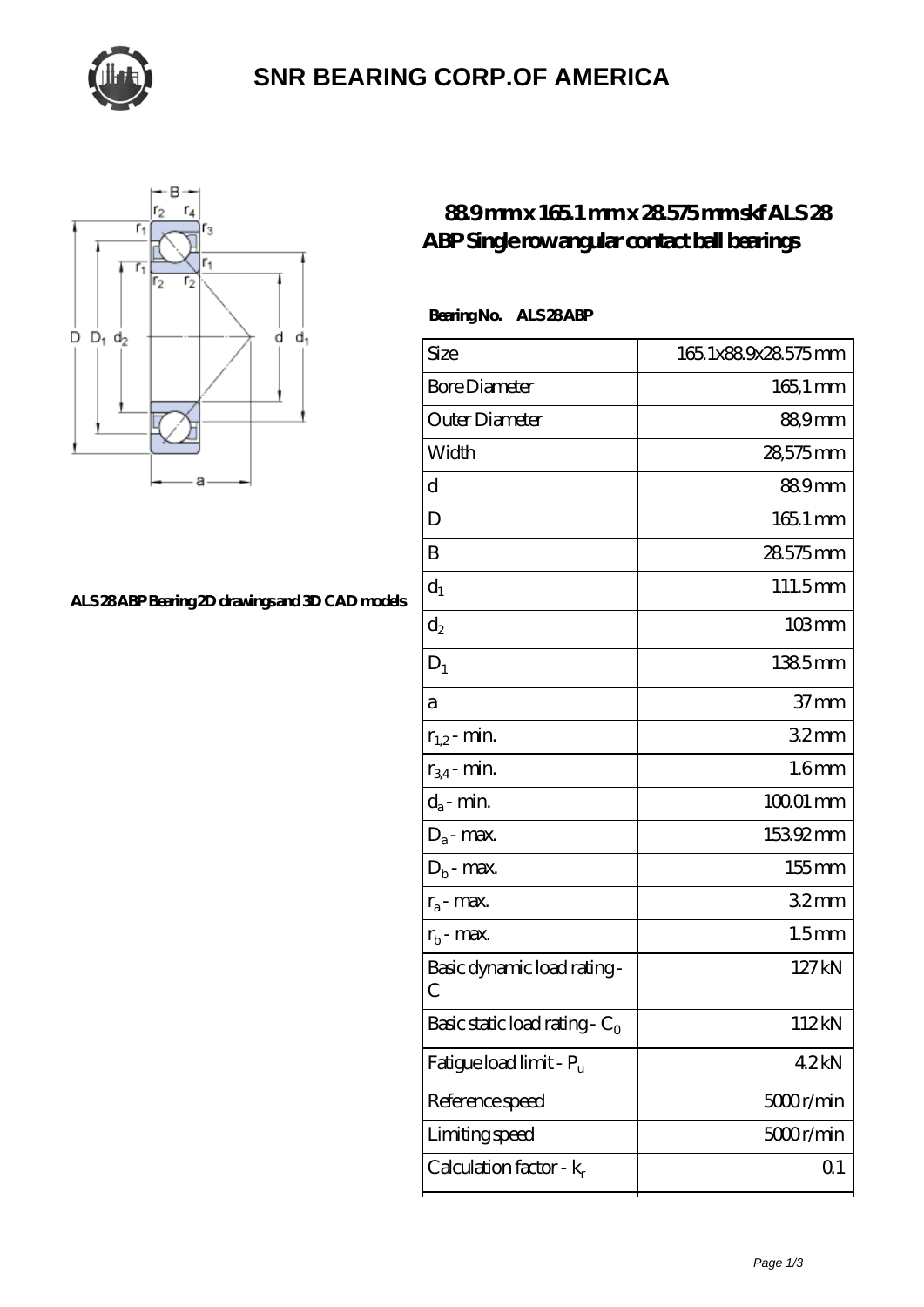

# **[SNR BEARING CORP.OF AMERICA](https://thebestofquebec.com)**

| Calculation factor - $k_a$     | 1.4                  |
|--------------------------------|----------------------|
| Calculation factor - e         | 0.57                 |
| Calculation factor - X         | 043                  |
| Calculation factor - $Y_0$     | 042                  |
| Calculation factor - $Y_1$     |                      |
| Calculation factor - $Y_2$     | 1                    |
| Category                       | <b>Ball Bearings</b> |
| Inventory                      | 0 <sup>0</sup>       |
| Manufacturer Name              | <b>SKF</b>           |
| Minimum Buy Quantity           | N/A                  |
| Weight/Kilogram                | 2338                 |
| Product Group                  | <b>BOO308</b>        |
| $d_1$                          | 111.5mm              |
| $d_2$                          | $103 \, \text{mm}$   |
| $D_1$                          | 1385mm               |
| $r_{1,2}$ min.                 | 32 <sub>mm</sub>     |
| $r_{34}$ min.                  | 1.6 <sub>mm</sub>    |
| $d_{a}$ min.                   | $10001$ mm           |
| $D_a$ max.                     | 15392mm              |
| $Db$ max.                      | $155$ mm             |
| $r_a$ max.                     | 32mm                 |
| $rb$ max.                      | 1.5 <sub>mm</sub>    |
| Basic dynamic load rating C    | 127kN                |
| Basic static load rating $C_0$ | 112kN                |
| Fatigue load limit $P_u$       | 425kN                |
| Calculation factor A           | 00402                |
| Calculation factor $k_r$       | Q <sub>1</sub>       |
| Calculation factor e           | 0.57                 |
| Calculation factor X           | 043                  |
| Calculation factor $Y_0$       | 042                  |
| Calculation factor $Y_2$       | 1                    |
| Calculation factor X           | 0.57                 |